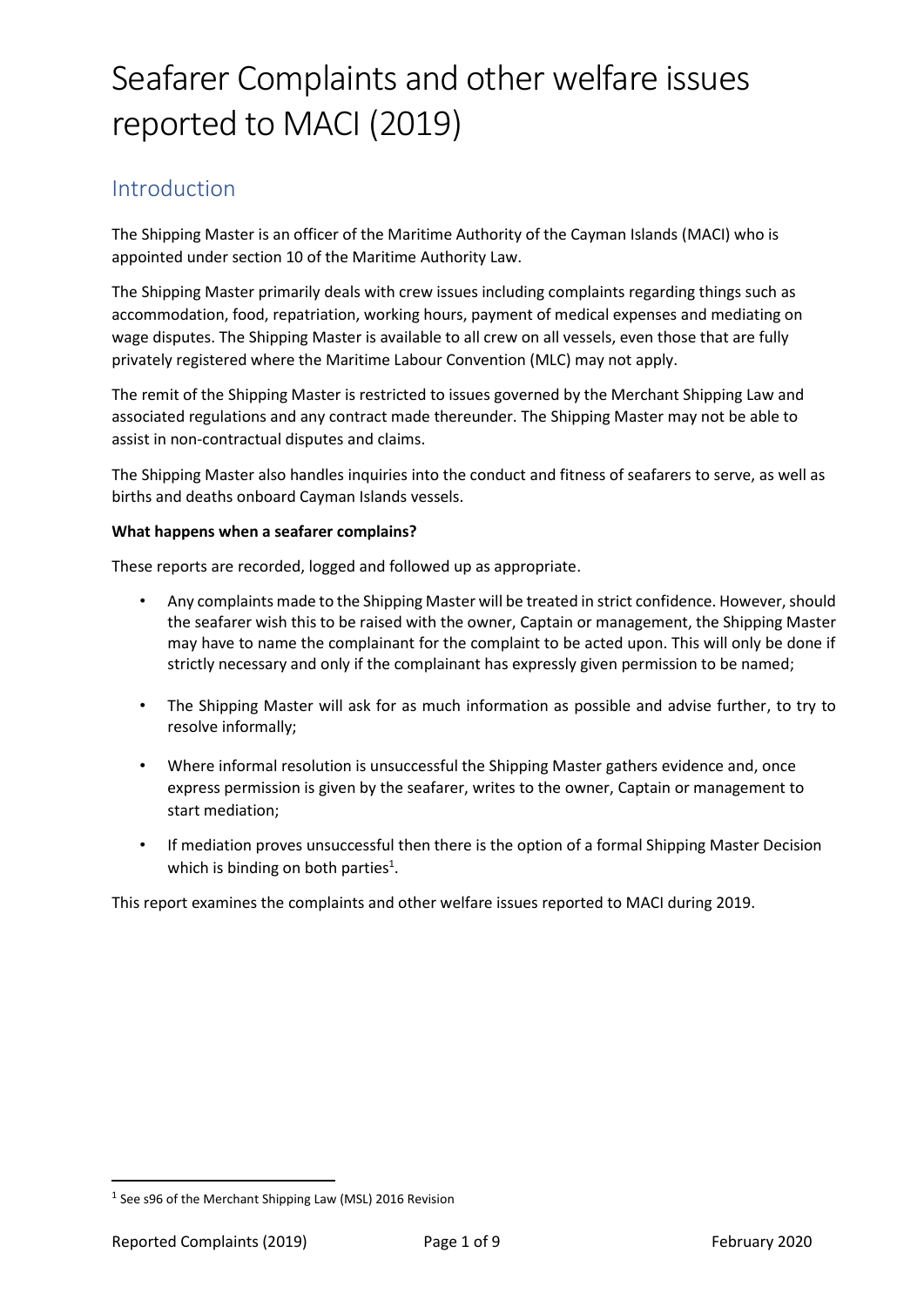Reported Complaints by Category of Complaint in 2019

A total of 137 complaints<sup>2</sup> were reported to MACI during 2019. These can be broken down as follows -

| 52              | (38.0% of all complaints)       |
|-----------------|---------------------------------|
| 11              | <b>(8.0%</b> of all complaints) |
| 10              | (7.3% of all complaints)        |
| 36              | (26.3% of all complaints)       |
| 5               | (3.6% of all complaints)        |
| 11              | (8.0% of all complaints)        |
| 11 <sup>3</sup> | (8.0% of all complaints)        |
|                 |                                 |



 $2$  These are 92 separate complaints as some of the complaints cover more than one listed category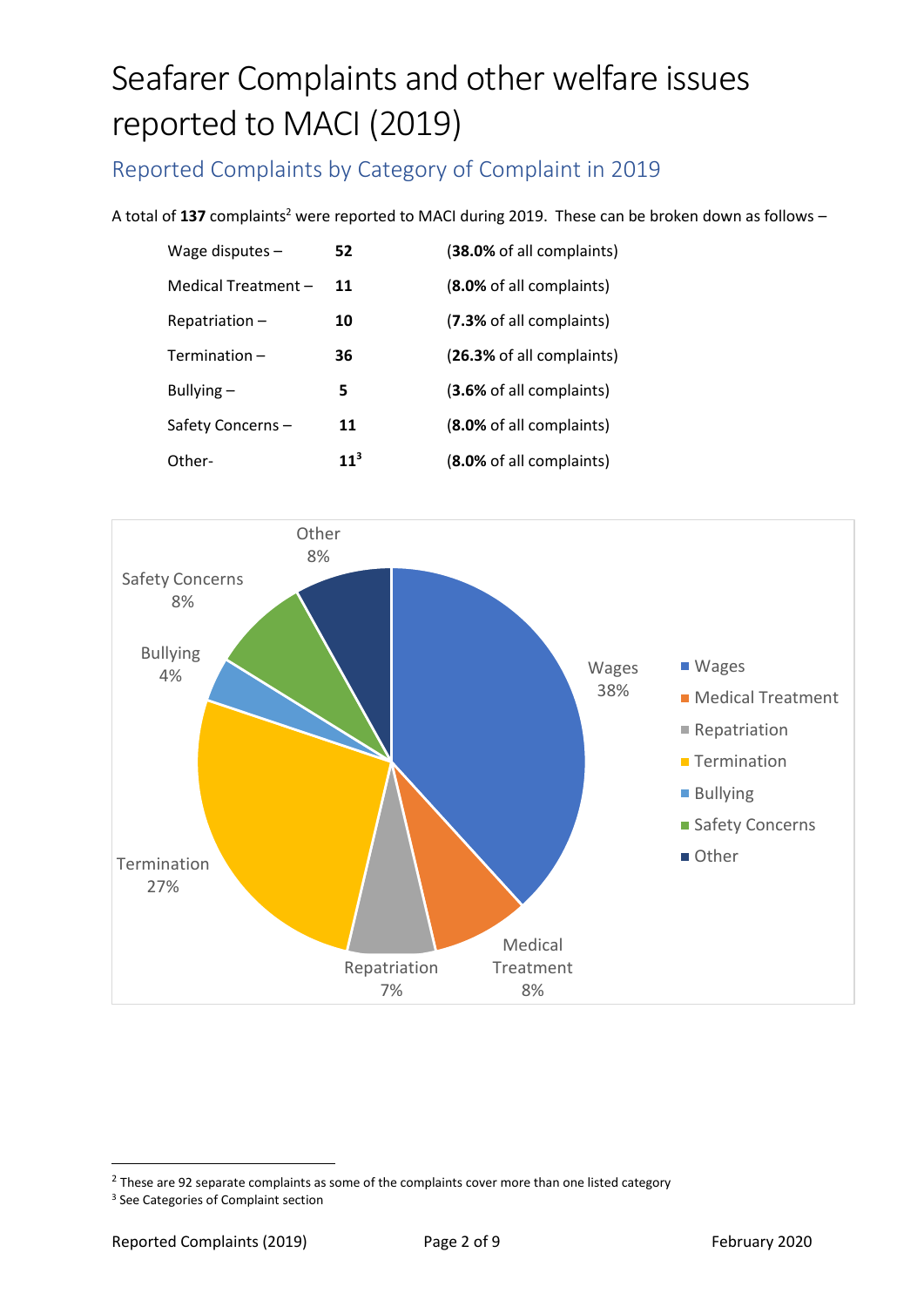### Complaints by Vessel Registration type in 2019

As well as breaking down the reports by "category of complaint", the incidents were also analysed as to ship type as follows<sup>4</sup> –

| Merchant Ships -                                               |    | (2.2% of all distinct complaints);      |
|----------------------------------------------------------------|----|-----------------------------------------|
| Commercial Yachts-                                             | 16 | (17.4% of all distinct complaints);     |
| Private Yachts (in voluntary MLC compliance) <sup>5</sup> - 16 |    | (17.4% of all distinct complaints); and |
| Others (pleasure vessels, etc) <sup>6</sup> –                  | 58 | (63.0% of all distinct complaints);     |



### Complaint rate by vessel type

| <b>Ship Type:</b>                 | <b>Number of units</b><br>registered: | <b>Number of</b><br>complaints: | <b>Complaint rate per</b><br>ship type: |
|-----------------------------------|---------------------------------------|---------------------------------|-----------------------------------------|
| <b>Merchant Ships</b>             | 213                                   |                                 | 0.939 per 100 units                     |
| <b>Commercial Yachts</b>          | 115                                   | 16                              | 13.9 per 100 units                      |
| Other Vessels (>24m) <sup>7</sup> | 949                                   | 79                              | 8.32 per 100 units                      |

<sup>&</sup>lt;sup>4</sup> This will include some multiple category complaints (as per note 1); these may also be complaints from multiple seafarers on a single vessel (each individual seafarer complaint is recorded separately).

<sup>5</sup> Some pleasure vessels may choose to voluntarily comply with the Maritime Labour Convention (MLC), 2006 as part of the Large Yacht Code and these are recorded distinctly from those which do not choose to maintain voluntary compliance. <sup>6</sup> This category is restricted to vessels over 24m in length.

<sup>7</sup> Unlike the previous section the "other vessels" have not been separated into those in voluntary MLC compliance and those that are not.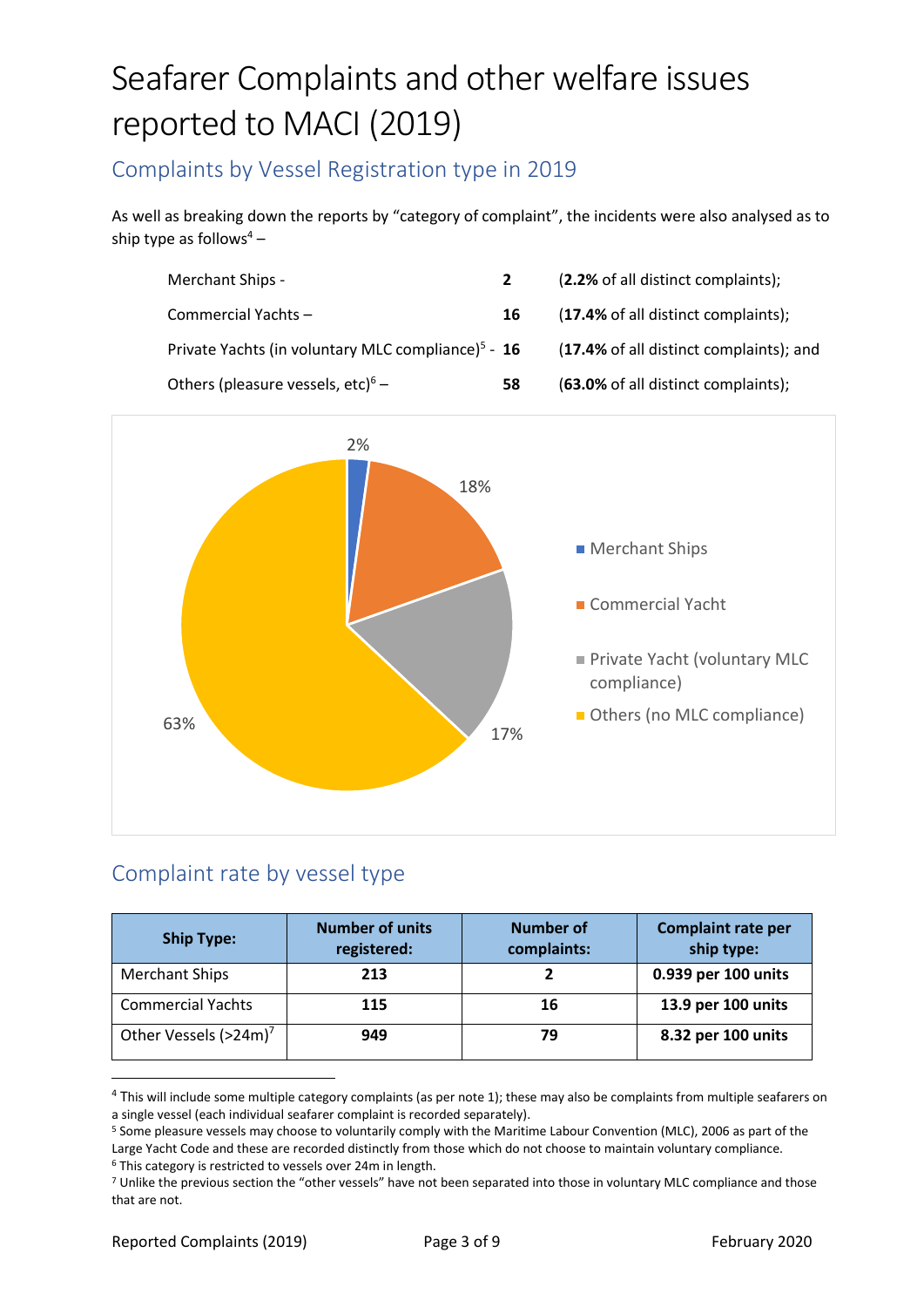Categories of Complaint:

#### Wages

Complaints about wages amounted to just over half of the complaints received by MACI in 2019. The majority of complaints relating to wages were for delays in payment. In addressing these sorts of complaints the Shipping Master (SM) normally advises seafarers to wait at least 2/3 weeks before involving the SM formally, though informal advice is given straightaway which often resolves the issue without formal involvement. In most cases the delays are short and may be due to an oversight, bank delays or public holidays in the owner's home country.

Sometimes wage delays are more "intentional" for instance when a seafarer has been terminated due to a falling out or for misconduct. In such cases there may be animosity on both sides and the SM does become formally involved. In such cases the SM sometimes needs to affirm to owners and captains that recovery from wages of any costs other than for the actual costs of repatriation, subject to a cap, (following termination with cause) is not permitted and any recovery from seafarers should take place in the courts but wages should be paid in full. In most cases when the SM becomes formally involved in such cases then the issue is resolved fairly quickly through mediation. Occasionally the two parties are unable to reach a mediated agreement in such cases there are two options; either a binding Shipping Master decision or either party can take legal action. There have been no requests for a formal decision regarding wages in 2019. A few disputes have resulted in legal action by one or both parties. In such cases the SM steps back from the dispute.

A complicating factor on some private yachts which are not voluntarily MLC compliant is where seafarers have no formal written contract. In such cases this makes involvement by the SM much more difficult. When a seafarer approaches MACI without a formal contract the SM cautions that it may prove difficult but tries to obtain as much information (text messages, emails etc) as possible to assist. Normally these disputes are resolved informally, as any other wage dispute, but sometimes where there is limited or no evidence it is impossible for MACI to become involved and these cases are closed either by the seafarer or the SM very early on. It is in both sides interests that all seafarer's have a written contract when working on any Cayman Islands vessel.

In addition to wage delays another complaint that is fairly regular relates to leave from previous years. The MLC and the Law (and the model Seafarer Employment Agreement (SEA)) indicate that leave should be used in the year it accrues and not be carried over from one year into the next. Obviously this requires the vessel to provide ample opportunity to take the leave, though force majeure should be a consideration (for instance if there is a serious illness affecting opportunity to take that years full leave entitlement). In such cases where ample opportunity has been given to take their leave then the SM will caution a seafarer making a claim for leave earned in previous leave years that this may be refused. A further regular complaint linked to leave accrual concerns leave whilst the seafarer is on some form of leave (i.e. annual leave, sick leave, special leave, unpaid leave). In such cases unless the contract states otherwise there is no accrual of annual leave.

Example: An owner refused to pay the entire crew due to a dispute with the previous Captain who appealed against their termination for gross misconduct. When the employer upheld the appeal the owner dismissed the employment company and refused to pay any of the remaining crew. Following extensive involvement from the Shipping Master and managers of the vessel the remaining crew were eventually paid a month late.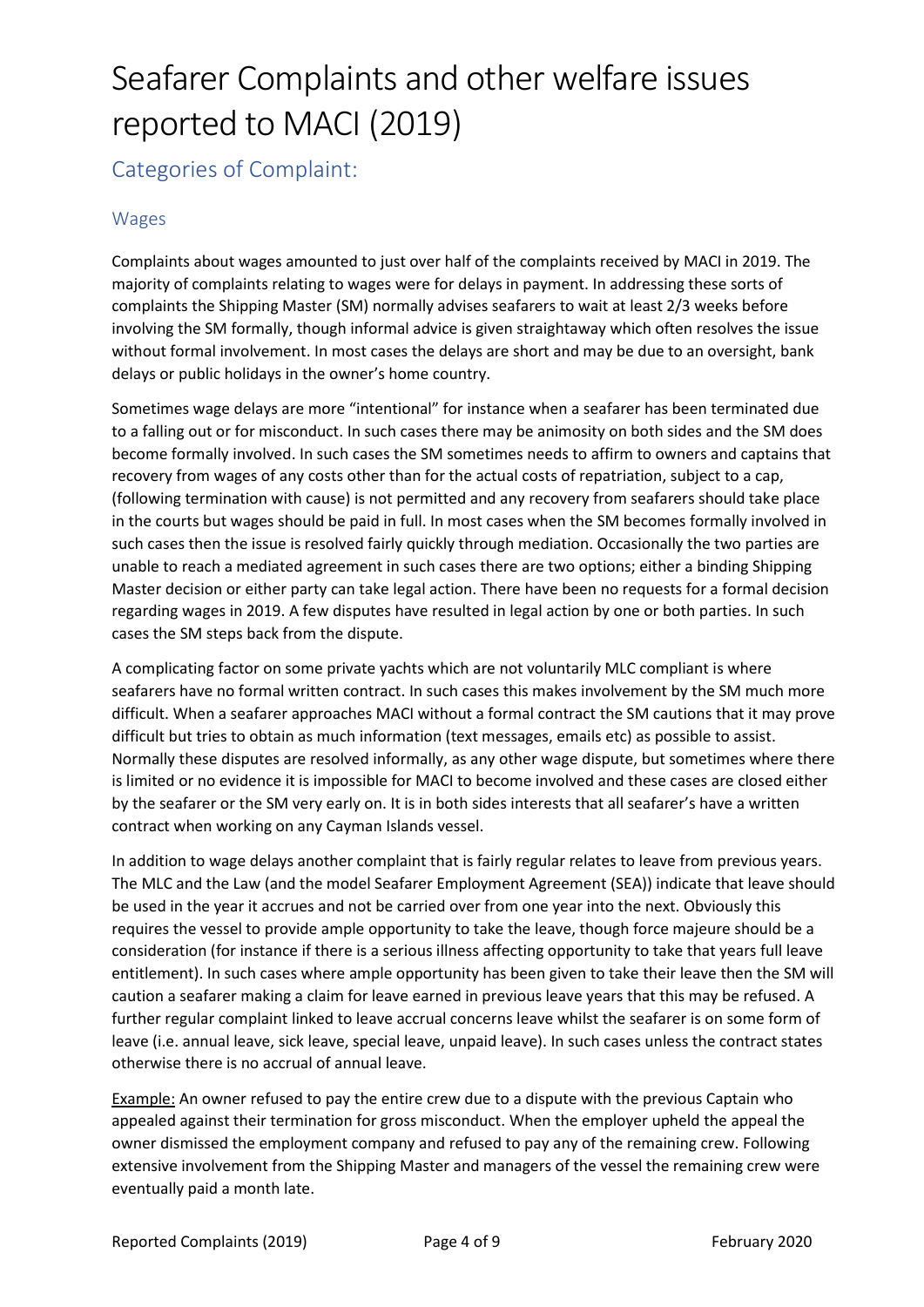#### Medical Treatment

There were 11 complaints involving medical issues during 2019 most of which involved delayed payment of medical claims where a seafarer paid themselves, or where the vessel has refused to provide treatment and the seafarer has had treatment anyway. The liability for legitimate medical claims is on the vessel (under MLC this is for medical care onboard and up to 16 weeks afterwards, for private non MLC vessels this is for the period onboard and up to the point of repatriation where necessary) and therefore as far as possible treatment should be arranged and paid by the vessel / employer. Sometimes this may not be possible such as when the seafarer is on leave or has left the vessel (but the need for treatment arises from their time onboard). In such cases they should try to involve the vessel so that they are aware of a potential liability. In such cases when faced with a liability the employer / owner may well choose to request a second opinion on any diagnosis.

Most claims were resolved quite quickly once the SM became involved and pointed out what probably should and shouldn't be paid. In one case there was a misunderstanding as to whether a seafarer on a private yacht without MLC compliance was entitled to medical care whilst working onboard. The SM confirmed that they are<sup>8</sup> (though not necessarily for ongoing or later treatment after termination). Following this the seafarer's treatment was paid in full.

In 2019 there were some claims for "alternative therapies" which were arranged and paid for by the seafarer. The vessel disputed whether medical treatment of such therapies should be covered. The SM took the view that if the seafarer was referred for such treatment by a practising doctor to whom the seafarer had been referred by the vessel / employer then these should probably be covered. If the seafarer visited the "alternative therapy" practitioner independently then this would probably not be a liability on the owner. In one such case the seafarer was having an alternative therapy which was self referred and finally visited a doctor referred by the vessel who indicated that the alternative therapy should be stopped immediately. In this case the SM indicated that the alternative therapy treatments would not be payable by the vessel.

Example: One complaint relating to medical expenses in 2019 resulted in a Shipping Master Formal Decision. In this case a seafarer on a private vessel without MLC compliance was working and aggravated a potentially pre-existing condition and visited the doctor for treatment (without formal agreement onboard) whilst working, and then shortly after departed the vessel to then a month later have further treatment. The parties did not engage in mediation and therefore it was agreed with both sides that a formal decision could be made. In this case the SM decided that the treatment received whilst onboard should be paid but the later treatment should not. Once the decision was made the owners paid the seafarer immediately.

#### Repatriation

There were 10 complaints where repatriation was part of the dispute though more often repatriation wasn't the focus of the dispute which was usually linked to termination, in particular when the

<sup>8</sup> See s108 (1) of the Merchant Shipping Law, 2016 Revision: *"If a person, while employed in a Cayman Islands ship, receives outside the Islands any surgical or medical treatment or such dental or optical treatment (including the repair or replacement of any appliance) as cannot be postponed without impairing efficiency, the reasonable expenses thereof shall be borne by the persons employing him."*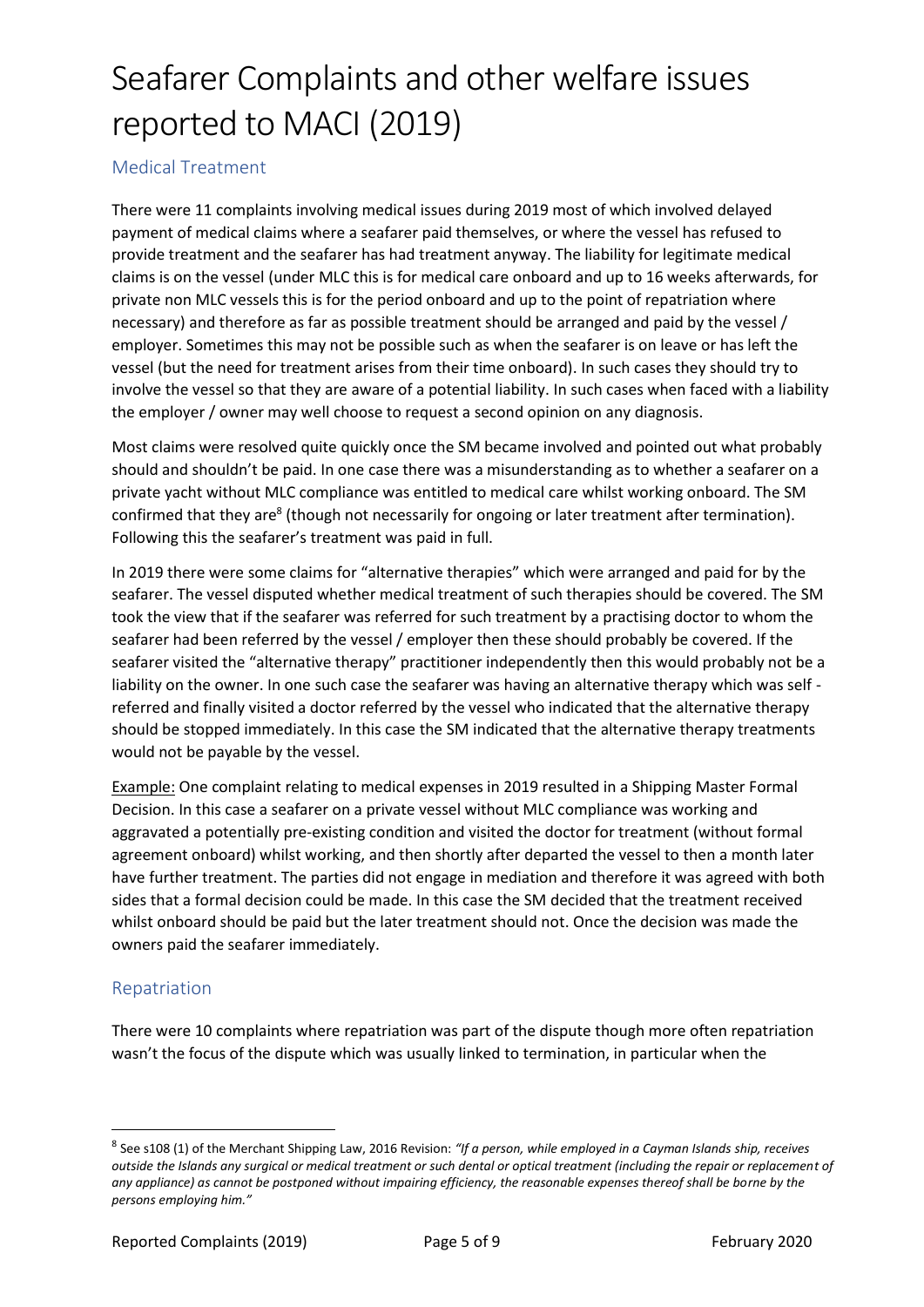termination was for cause. In such cases the vessel is liable to arrange for the repatriation but may be able to deduct the costs of doing so from the final wages (usually up to \$1000 CI).

Other issues relating to repatriation involved places for return not being the home (or a different place during the early stage of employment) in the contract, which is acceptable where the seafarer agrees in the contract; or the seafarer wishing to delay repatriation rather than take it as soon as practicable or to fly somewhere else other than the place for return, both of these are not rights and could be seen as declining the right of repatriation. Finally as with wage disputes where no contract is in place it can be difficult to resolve such issues

Example: A seafarer departed the vessel to take a course (arranged by the vessel) and asked for flights to take place after the course which was agreed. The seafarer then resigned and needed to return home early for "personal reasons" and the managers initially refused to cover the costs to change the flight. The SM reverted to say it seems the seafarer was afforded a favour in having the flights later and perhaps an agreement to meet part way can be made. This was agreed and the dispute resolved amicably.

#### Termination

The second most common complaint (though often alongside with complaints about wages/leave pay or repatriation) in 2019 related to termination. In many cases these were allegations of "unfair dismissal" which can be very difficult to prove and for seafarers is generally excluded from employment tribunals in most jurisdictions<sup>9</sup>. The SM usually cautions on this at a very early stage in the dispute and suggests if the seafarer does wish to appeal their dismissal that they speak to a lawyer. The SM will still get involved in any linked complaints, such as delayed wages, which are normally resolved.

A fairly common complaint linked with termination occurs where accrued leave was offset against the notice period where the seafarer served some or all of their notice period off the vessel. Provided the contract does not prohibit this and any balance of leave or notice is paid $10$  there is nothing to prevent this from being implemented.

There were also many complaints relating to section  $101(2)$  of the Merchant Shipping Law<sup>11</sup>. This is meant to cover a situation where a seafarer is terminated with absolutely no notice following the sale of a vessel (and not offered alternative employment). In such cases he should be paid for the period of unemployment up to a maximum of two months (unless the contract states otherwise). Yachts are often sold and in such cases the new owner changes some or all of the crew. Many seafarers understand this clause to apply in all such cases even where they have been given notice of termination (or potential termination which can be rescinded by the new owner) and would result in a simple two month pay-out (regardless of notice period which is usually shorter than this). In the vast majority of complaints on this issue this clause would not apply and even if it did it may result in a smaller payment

 $9$  Whilst Unfair dismissal is generally excluded the seafarer may be able to claim by virtue of his country of domicile

 $10$  As an example a seafarer's contract requires 30 days' notice of termination and they resigned and were asked to leave immediately. At that stage they had accrued 45 days leave. In such case they should be paid the 30 days' notice pay and then a balance of 15 days accrued leave. If they had 20 days accrued leave then they would simply be paid for the 30 days' notice period.

<sup>11</sup> Section 101(2): "*Where a Cayman Islands ship is sold while outside the Islands or ceases to be a Cayman Islands ship and a seafarer's employment in the ship is thereby terminated before the date contemplated in the agreement under which he is so employed, then, unless it is otherwise provided in the agreement, he shall, subject to subsections (3) and (4), be entitled to wages at the rate payable under the agreement at the date on which his employment is terminated for every day on which he is unemployed in the two months following that date."*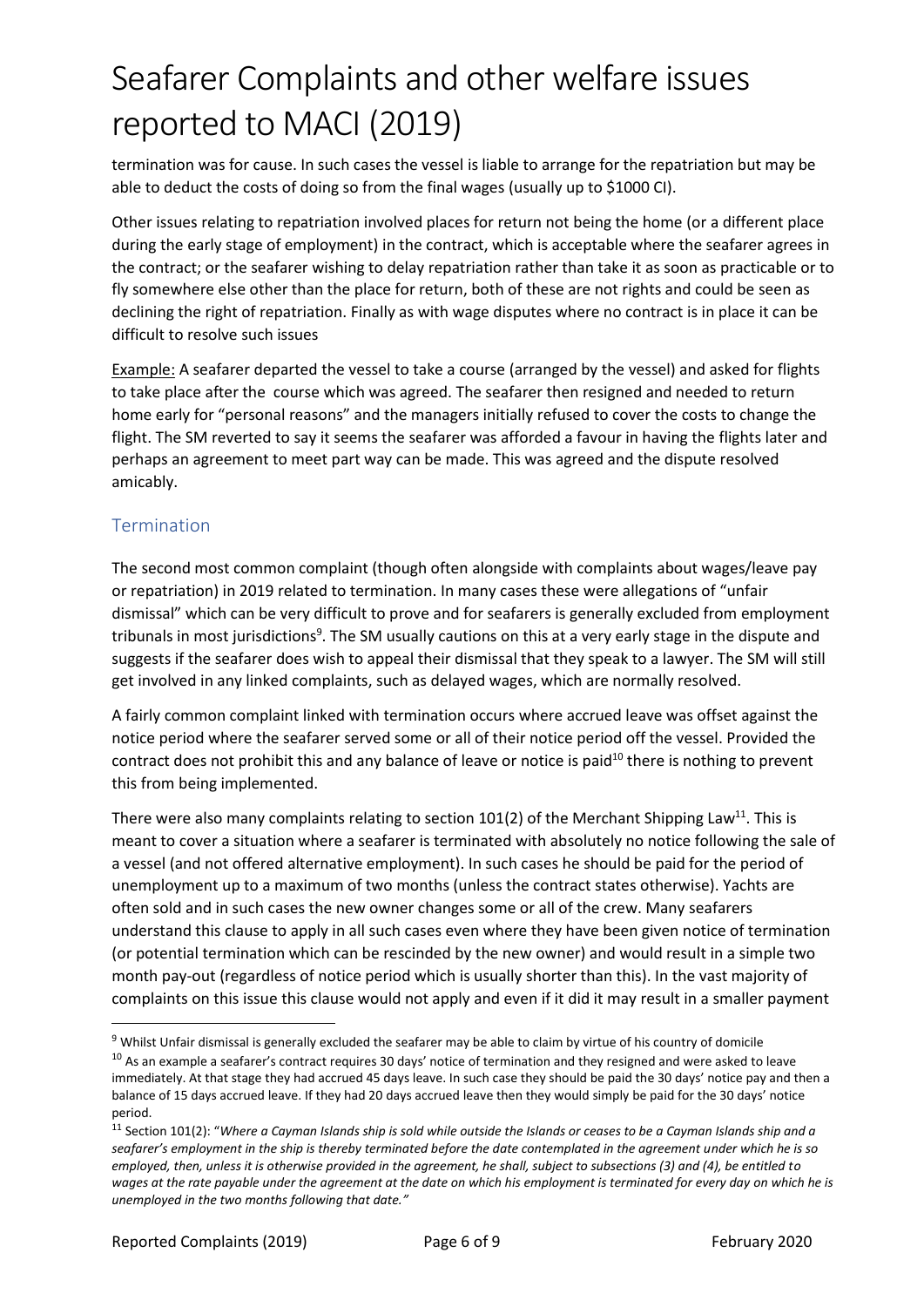to the seafarer than if they were terminated normally as payments are conditional on remaining unemployed.

Example: On one vessel seafarers were unhappy at a request from the owner's representative to take the vessel to another port and refused to work. They were terminated with immediate effect and made a series of allegations. The owner initially refused to pay final salaries, leave and other non contractual claims. The SM was heavily involved in mediation between the seafarers, managers and the owners representative, in addition lawyers became involved both sides. Eventually the SM was successful in getting all but two of the claimants paid in full, however the owner refused to pay any of the disputed claims to two of the crew. These entered litigation and the SM closed the disputes.

#### Bullying

There have been 5 claims where bullying has been alleged and these are often linked to termination and often raised rather a long time afterwards. In such cases this may be very difficult to prove though the SM asks for as much information as possible and what action the seafarer wishes to be taken.

There have been a couple of fairly serious sounding complaints where MACI advised the seafarer and suggested involvement of local authorities (including the police) where vessel is located, and with the permission of the seafarer passed on anonymised information to the Cayman Islands Shipping Registry (CISR) survey team for noting and further investigation or enforcement action as deemed necessary.

#### Safety Concerns

There have been 11 complaints raising safety concerns as an issue. These are often linked to termination and often raised rather a long time afterwards.

Given that private vessels do not have to comply with SOLAS or the Large Yacht Code then complaints about "safety issues" on these vessels can be very difficult to investigate further unless the allegations would also break laws in the area (in which case MACI would advise involving the local authorities) or Cayman Islands Law in which case could MACI offer to inform the Royal Cayman Islands Police Service (RCIPS) for their consideration of whether further action is appropriate.

Where the claims seem reasonable on commercially registered vessels (Ships and Yachts), or private yachts which have chosen the voluntarily comply with the Large Yacht Code, the SM has with the permission of the seafarer passed on to the CISR survey team for noting and further investigation or enforcement action as deemed necessary such as noting on the file for future surveys or for an unannounced survey.

#### **Other**

There have been 11 complaints during 2019 relating to issues where there were not a significant number of similar complaints on such an issue as such these have been categorised as "other". These complaints concerned:

- Shore Leave 1
- Accommodation 1
- Food 1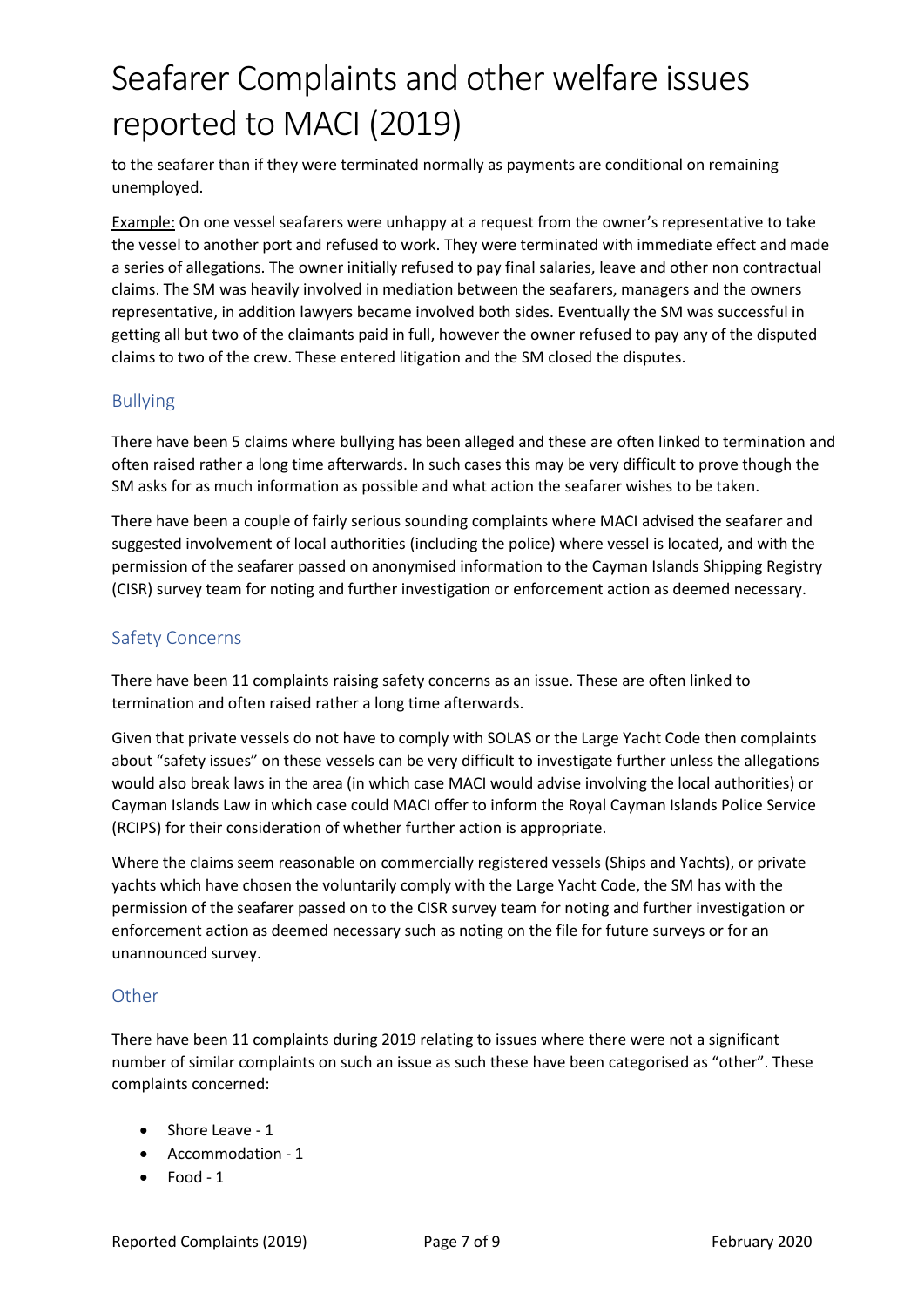- Visa costs 1
- Standby wages 1
- Change of contact terms 1
- Colleagues 1
- Discharge Book / reference 2
- Hours of Rest 1 (this is slightly surprising as anecdotally this is seen as a significant issue, in particular on yachts during "the season", but only one complaint related to this in 2019).

### Findings from 2019

Looking at the circumstances surrounding the seafarer complaints and welfare issues reported to MACI in 2019 there are a number of conclusions that are worth noting:

- There was an overall increase in complaints from previous years, though much of this was a result of a significant number of complaints from single vessels. Increase from 76 in 2018 to 92 in 2019 (though 2018 was a marked decrease on 2017).
- In comparison to other similar flags (including the Red Ensign Group) the Cayman Islands see a very high number of complaints.
- Very few (2%) complaints come from Merchant Ships, and very high percentage of complaints (80%) come from pleasure vessels in particular those without voluntary MLC compliance. MLC seems to be working but…..
- …..the complaint rate on commercial yachts is higher than that for all pleasure vessels and……on more than one vessel where the ISM company has chosen not to be the "MLC Shipowner" there have been significant issues. It is essential that the ISM Company makes sure it takes its responsibilities under the ISM Code seriously where MLC is concerned and CISR surveyors will be looking into MLC issues during upcoming DOC audits.
- There are still many seafarers working on private yachts without contracts (though anecdotally it is believed this is far less common than in the past which may be linked to MLC awareness and seafarer expectations). As part of the planned revision of the Merchant Shipping Law it is intended that maintaining a basic contract (not SEA) will be made a statutory requirement.
- Increased awareness of bullying issues may have led to more complaints in this area.
- The vast majority of complaints are in relation to wage delays and / or leave issues, in particular where seafarers are required to use leave during their notice period.
- Most complaints are resolved fairly successfully and rapidly once the Shipping Master becomes formally involved……or often if the seafarer mentions that the SM has been made aware of the issue!